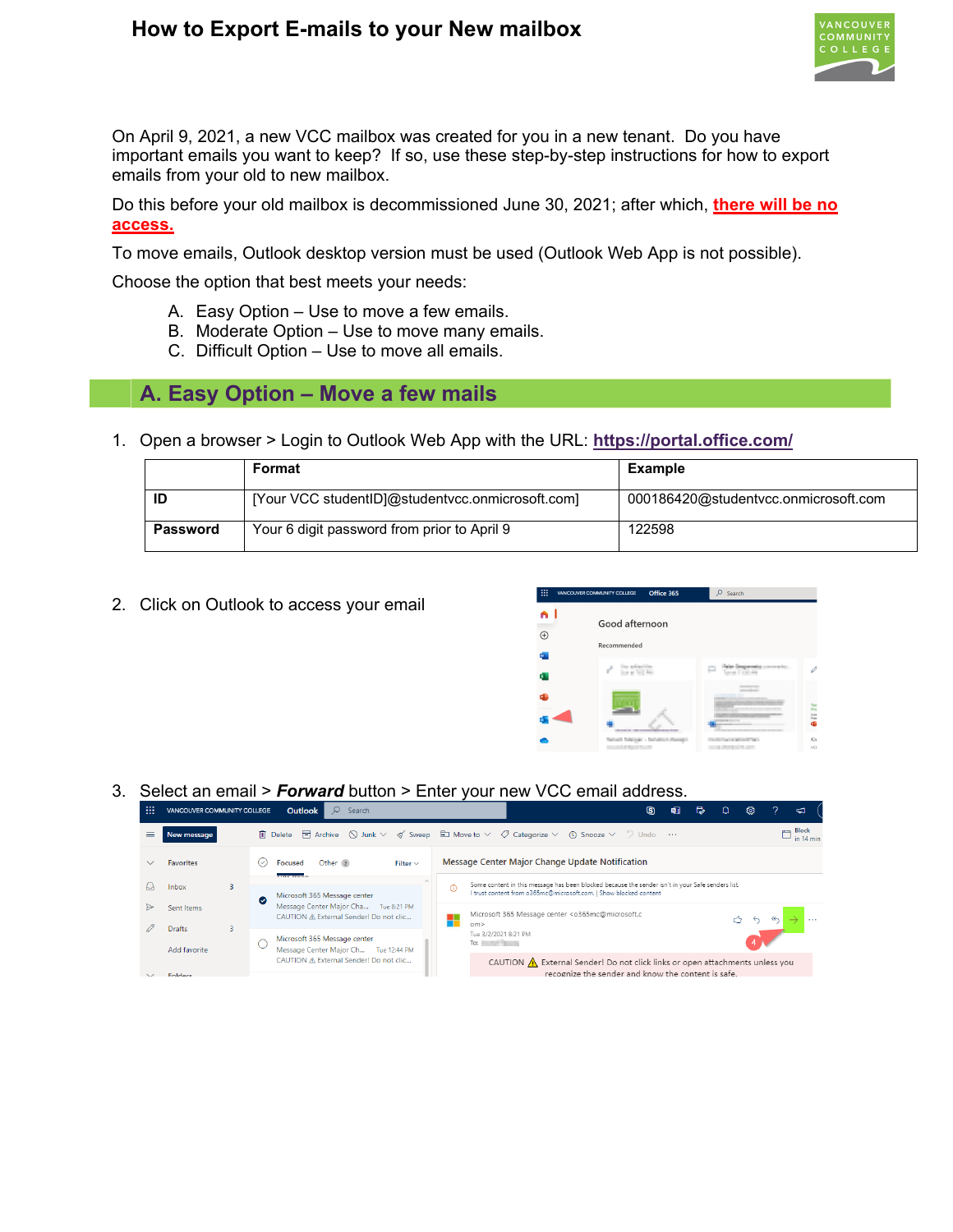

# **B. Moderate Option – Move many emails**

1. Open a browser > Login to Outlook Web App with the URL: **<https://portal.office.com/>**

|          | Format                                           | Example                              |  |  |  |  |  |
|----------|--------------------------------------------------|--------------------------------------|--|--|--|--|--|
| ID       | [Your VCC studentID]@studentycc.onmicrosoft.com] | 000186420@studentycc.onmicrosoft.com |  |  |  |  |  |
| Password | Your 6 digit password from prior to April 9      | 122598                               |  |  |  |  |  |

2. Click on Outlook to access your email



3. Create a new message > Open the message in a new window

| m        | VANCOUVER COMMUNITY COLLEGE |   |     | Outlook<br>$\mathcal{Q}$<br>Search                                             |                       |                           |                                                 | $\circledS$ | 帼 | $\mathbb{R}$ | <b>Q</b> | భ | -2 | $IR_{\bullet}$<br>$\triangleleft$ |
|----------|-----------------------------|---|-----|--------------------------------------------------------------------------------|-----------------------|---------------------------|-------------------------------------------------|-------------|---|--------------|----------|---|----|-----------------------------------|
| $\equiv$ | New message                 |   |     |                                                                                | $\triangleright$ Send | $\parallel$ Attach $\vee$ | <sup> <b>D</b> Encrypt <b>自</b> Discard …</sup> |             |   |              |          |   |    |                                   |
| $\vee$   | Favorites                   |   | (✓) | Other <sub>2</sub><br><b>Focused</b><br>Filter $\vee$                          | To                    |                           |                                                 |             |   |              |          |   |    | Bcc                               |
| д        | Inbox                       | 3 |     | This week                                                                      | Cc                    |                           |                                                 |             |   |              |          |   |    |                                   |
| ⊳        | Sent Items                  |   |     | Microsoft 365 Message center                                                   |                       |                           |                                                 |             |   |              |          |   |    |                                   |
| Í        | <b>Drafts</b>               | 3 |     | Message Center Major Cha Tue 8:21 PM<br>CAUTION A External Sender! Do not clic | Add a subject         |                           |                                                 |             |   |              |          |   |    |                                   |
|          | Add favorite                |   |     | Microsoft 365 Message center<br>Massana Center Mainr Ch<br>Tue 12-44 PM        |                       |                           |                                                 |             |   |              |          |   |    |                                   |

4. Select the messages you want to forward > Drag the messages and drop into the body of the new e-mail window (from previous step). *Note:* There is a size limit of 35MB for a new message to send. The number of emails you can forward will depend on the email size and their attachments. Repeat steps 1-



- 3, attaching all the emails you want forwarded to your new mailbox.
- 5. Send the message to your **[studentnumber@student.vcc.ca](https://portal.office.com/)** email address or to another email destination of your choice.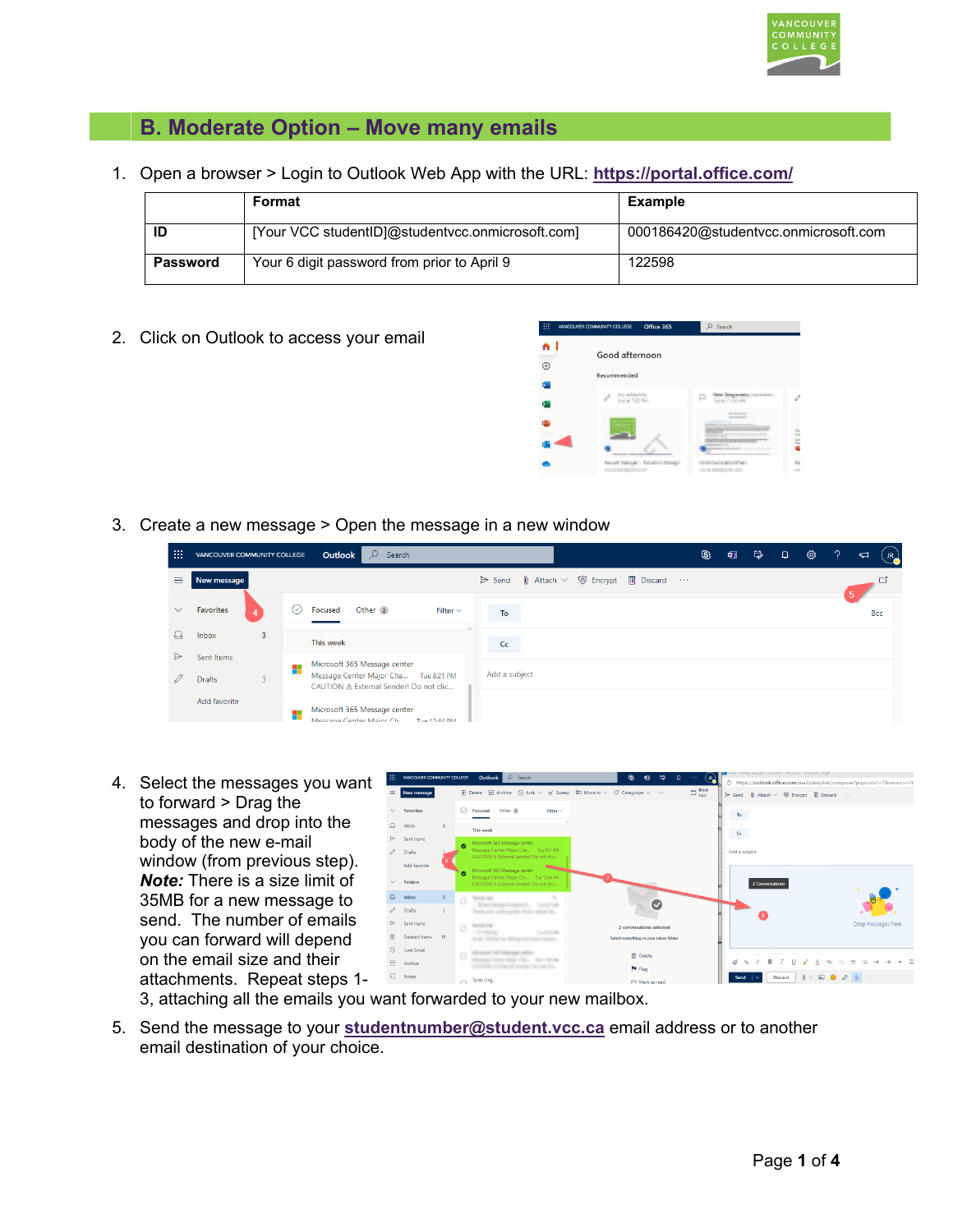# **C. Difficult Option –Move all emails**

For this option, Outlook must be installed on your computer. If you already have Outlook installed on your computer, skip to Step 2.

## **Install Outlook and create User profile to Connect to your old email**

1. Open a browser > Login to Outlook Web App with the URL: **<https://portal.office.com/>**> Home > Install Office365 apps.



2. Start Outlook. A "Welcome" screen may appear. Next > Enter your **old** email address: **[studentid@studentvcc.onmicrosoft.com](mailto:studentid@studentvcc.onmicrosoft.com)** > Connect > If prompted, select Microsoft 365.



3. A Windows Security window opens and wizard begins connecting Outlook to Office 365 > Re-Enter your Username and password:

|                 | Format                                           | Example                              |
|-----------------|--------------------------------------------------|--------------------------------------|
| ID              | [Your VCC studentID]@studentycc.onmicrosoft.com] | 000186420@studentvcc.onmicrosoft.com |
| <b>Password</b> | Your 6 digit password from prior to April 9      | 122598                               |

OK > Finish to complete the configuration process.

### **Export Email from your old VCC mailbox**

4. From the Outlook ribbon, select File > Open & Export > Import/Export > Export to a file > Next > Outlook Data File (.pst) > Next > Select the mail folder you want to back up > Next.



5. Choose a location and name for your backup file > Finish.

**NOTE**: To password protect your files, enter and confirm a password > OK. The messages you keep in a .pst file are no different from other messages. You can forward, reply, or search through the stored messages the same as other email messages.